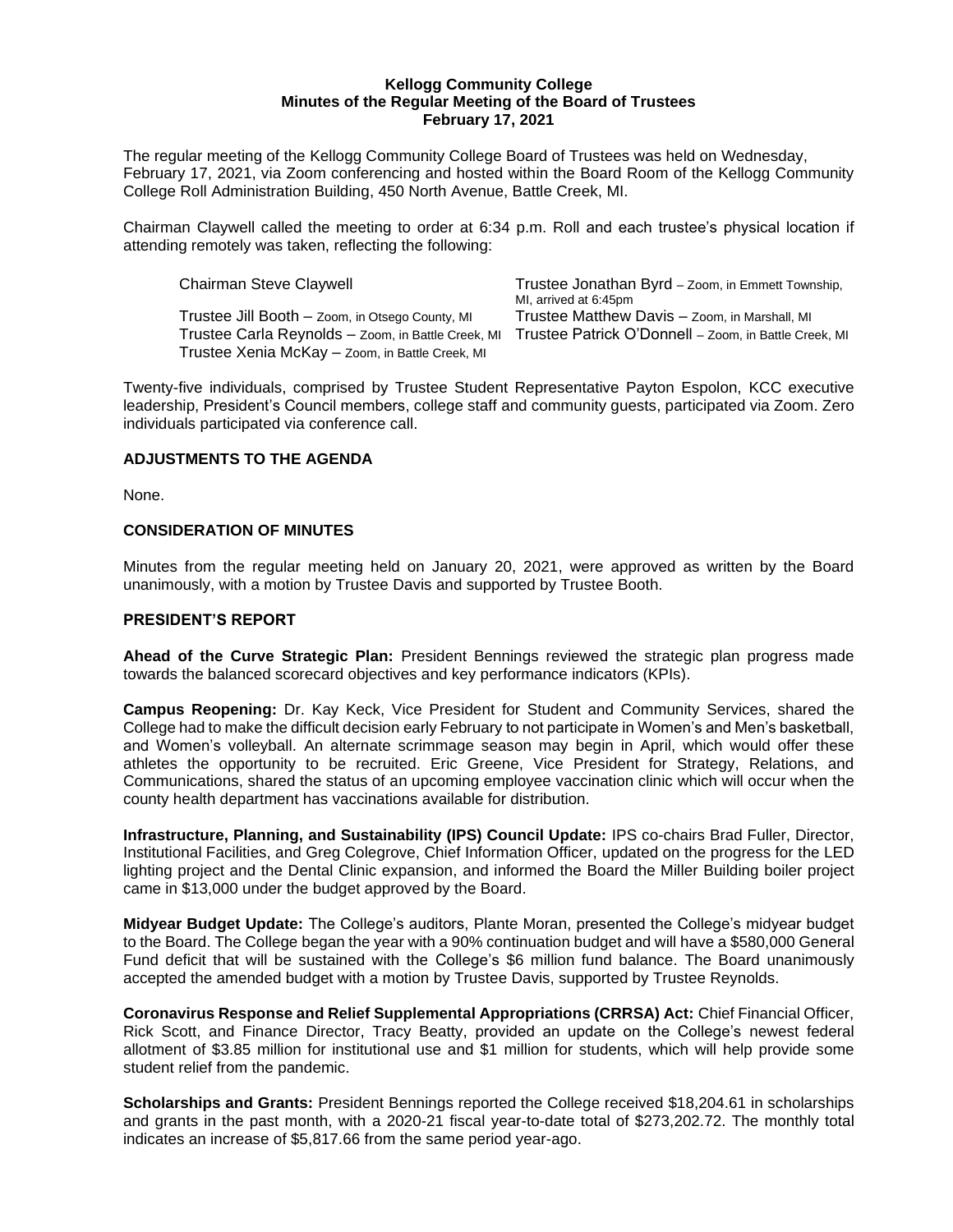**KCC Foundation:** Executive Director, Teresa Durham, reported a record number of scholarship applications have been received this year. Other informational updates included the founding of a scholarship in memory of Coach Russ Bortell by his family, and the Foundation's opportunity to help a few students outside of the classroom this month.

**Higher Learning Commission (HLC) Update:** Dr. Paul Watson, Vice President for Instruction, presented the first three criteria of the College's drafted Assurance Argument in preparation for a site visit by the HLC October 2021.

### **BOARD REPORTS AND REQUESTS**

Chairman Claywell shared an overview of Dr. Bennings' evaluation process, and the Trustees expressed their appreciation for Dr. Bennings' leadership, vision, and the way she handled such a difficult year.

Trustee Student Representative, Payton Espolon, provided the students' perspective of this semester, which was labeled as "much smoother" than previous semesters. Ms. Espolon voiced her appreciation for the ability to utilize Microsoft Teams because of KCC, as it has been very helpful in connecting with other students.

### **CITIZEN/STAFF REQUESTS AND COMMENTS**

None.

### **ACTION ITEMS**

**Charter Approvals and Amendment to Board Bylaws:** With a motion by Trustee Byrd, supported by Trustee O'Donnell, the Board unanimously approved the following four charters:

- Online Course Development Committee
- Academic Cabinet
- Assessment Committee
- Retirement Plan Oversight Cabinet

**Tenure Recommendation:** With a motion by Trustee Byrd, supported by Trustee Reynolds, the Board unanimously granted tenure to Dr. Megan Ward, Faculty, Sociology.

**Approval of Online Fee Reimbursements and Waivers:** With a motion by Trustee Davis, supported by Trustee McKay, the Board unanimously approved reimbursing and waiving online course fees for Spring and Summer 2021.

**Financial Statements:** With a motion by Trustee Reynolds, supported by Trustee Byrd, the Board unanimously approved the financial statements for the month of January 2021.

**Administrative Contract Renewals:** With a motion by Trustee O'Donnell, supported by Trustee Byrd, the Board unanimously approved the Administrative contracts up for renewal.

**Personnel Items:** The following personnel items were reviewed by Dr. Bennings and approved unanimously by the Board, with a motion by Trustee Byrd, supported by Trustee Reynolds. Trustees Byrd, O'Donnell, and Reynolds recognized Dr. Sheila Matthews for 40 years of service to the College.

#### *New Employees*

Cole McDaniel **Assistant Director, Financial Aid** (effective February 1, 2021; Administration, Director 2, 2019-2020, annualized salary \$64,560)